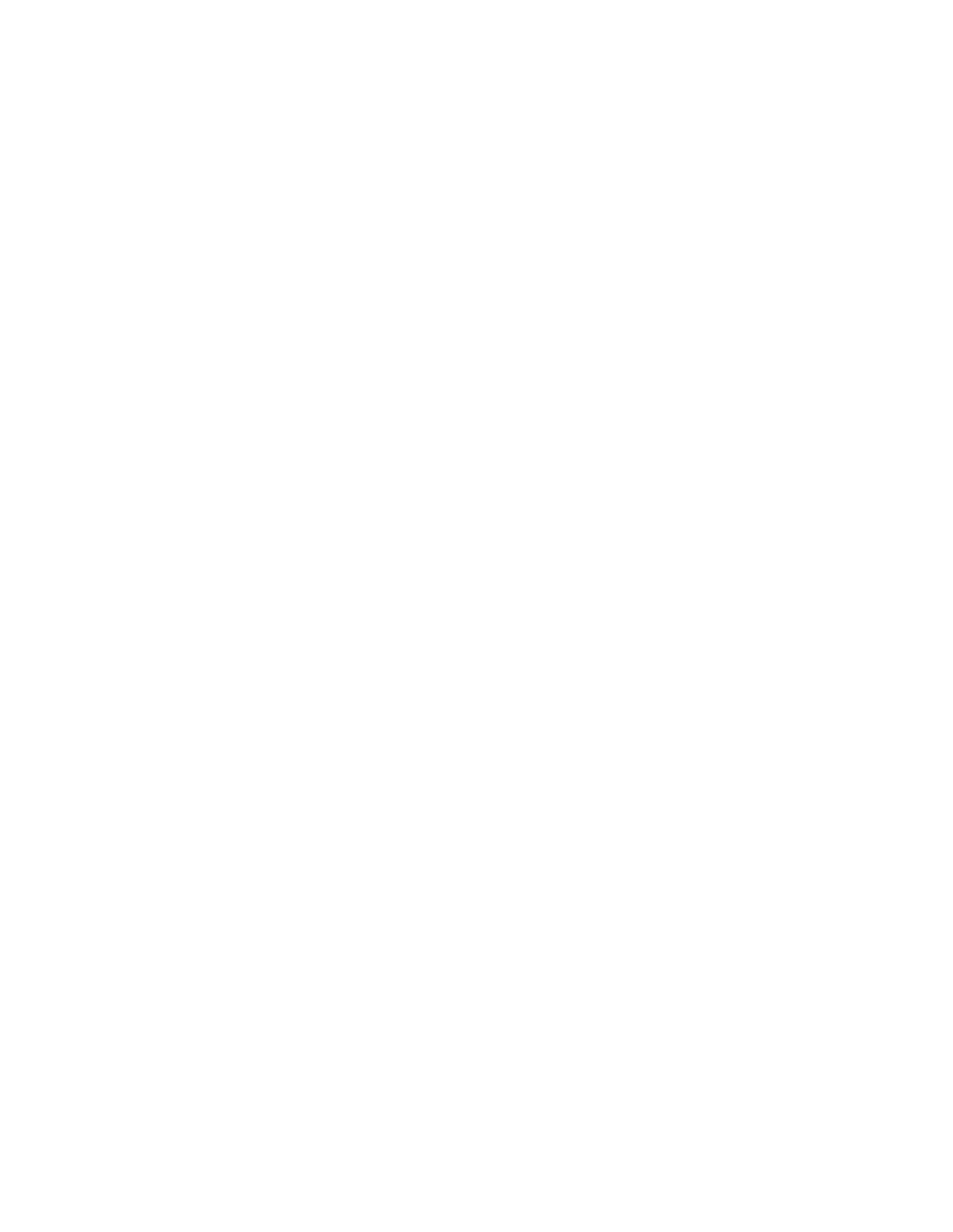



## **CHECKLIST INTRODUCTION**

This document is a guide for sites implementing LAS Links Online assessments. It is structured to be used by Technology Coordinators and other educators within schools and districts as they prepare to administer LAS Links Online.

The checklist is designed to identify various factors that a site should address to provide a positive student online testing experience.

The checklist is organized by the recommended timeframes and categories of the activities.

#### **Timeframes**

- 2-3 Months Before Testing
- 1-2 Months Before Testing
- 2-4 Weeks Before Testing
- 1-2 Weeks Before Testing
- Day of Testing

#### **Categories**

- Communication
- Site Planning, Scheduling and Logistics
- Technology Device Setup
- Technology Network Configuration
- Technology COS Setup
- Training

Coordinators, Technology Coordinators, District Assessment Coordinators, EL Directors, Principals, Curriculum Directors, and others to work together as a site planning team. This site planning team should start meeting at least three months before the start of testing.

As you use this checklist, remember to update it regularly to ensure that it reflects the current status of the technological resources at your site.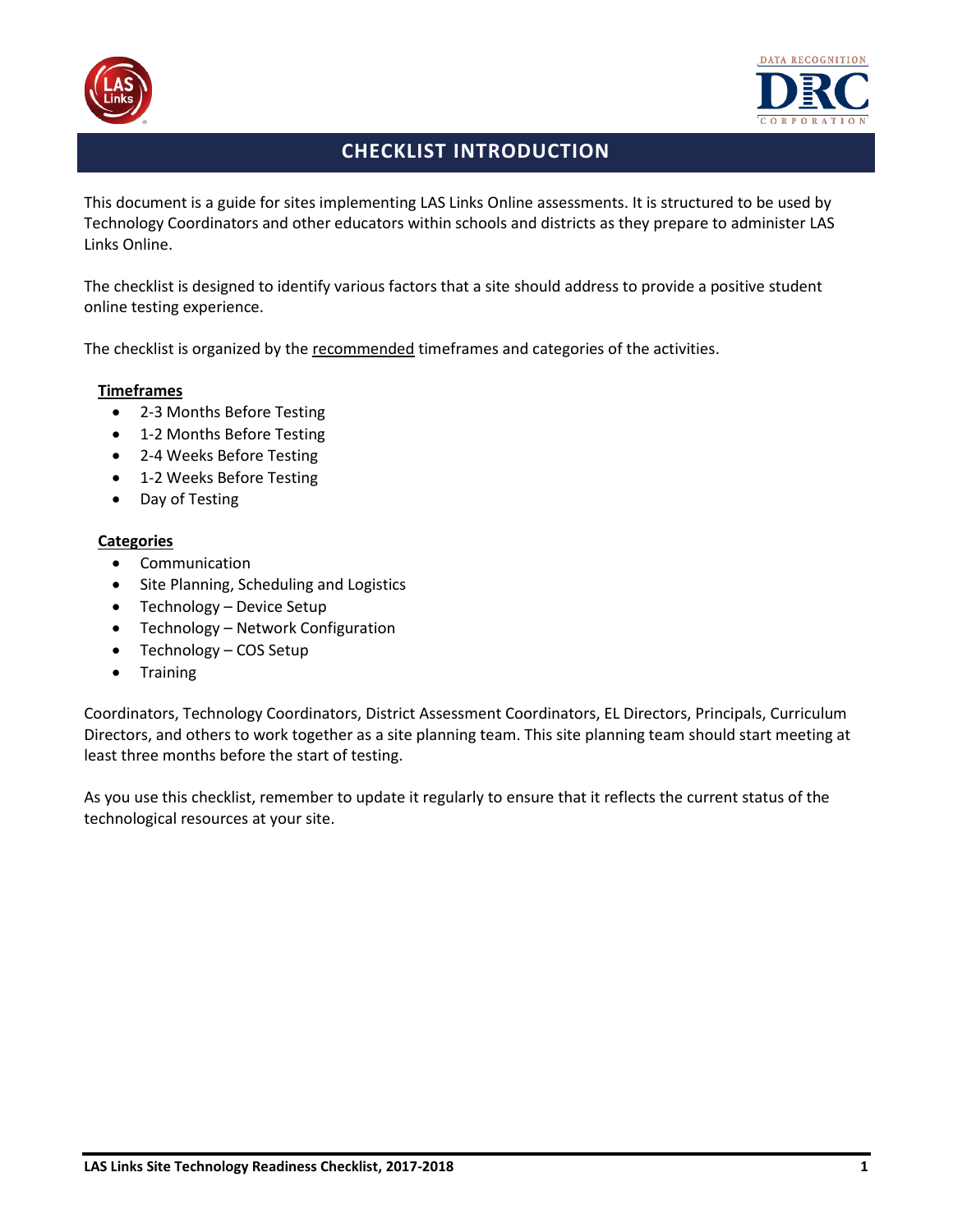



# **CATEGORIES OVERVIEW**

#### **Communication**

The activities in this category are related to communication about the LAS Links Online assessments, to ensure all staff and personnel have a clear understanding of the testing process and the expectations associated with each team member's assignment.

#### **Site Planning, Scheduling and Logistics**

The activities in this category will help you schedule and plan site logistics, which should result in a smoother test administration.

#### **Technology**

The activities in this category fall into three subcategories:

- Central Office Services (COS) Setup
- Device Setup
- Network Configuration

The activities in this category help staff identify eligible devices, determine network capacity, ensure the site has required peripherals and infrastructure to administer the assessment, understand the total number of students the school and districts can serve, and deploy the technology appropriately.

#### **Training**

The activities in this category relate to the training and preparation of everyone involved in delivering and taking the test: students, educators, and technology staff.

Students should have opportunities to use the technologies that will be employed during testing and become comfortable with the technology.

Educators should receive the support and knowledge necessary to effectively and routinely employ the technology used during testing.

Technology staff needs to understand the technology infrastructure requirements and what is necessary to properly install and configure the environment to facilitate a good student testing experience.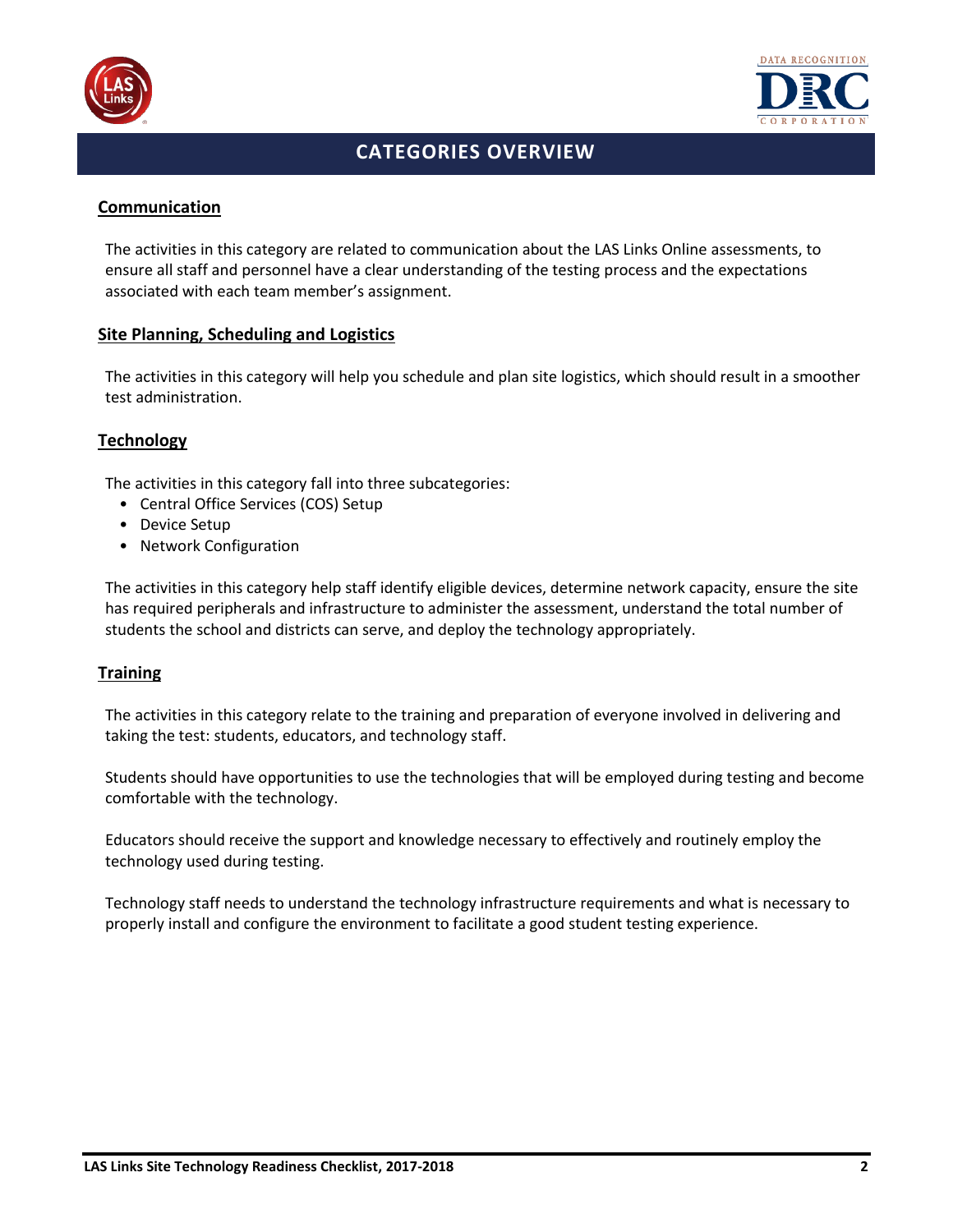



|                                  | <b>Site Technology Readiness Activities</b>                                                                                                                                                                                                                                                                 |  |  |  |
|----------------------------------|-------------------------------------------------------------------------------------------------------------------------------------------------------------------------------------------------------------------------------------------------------------------------------------------------------------|--|--|--|
| <b>2-3 Months Before Testing</b> |                                                                                                                                                                                                                                                                                                             |  |  |  |
|                                  | <b>Communication</b>                                                                                                                                                                                                                                                                                        |  |  |  |
| $\Box$                           | Identify key staff that will be involved in the administration of LAS Links Online testing.                                                                                                                                                                                                                 |  |  |  |
|                                  |                                                                                                                                                                                                                                                                                                             |  |  |  |
| $\Box$                           | Meet with staff involved with online testing to create understanding and awareness of the LAS Links                                                                                                                                                                                                         |  |  |  |
|                                  | Online assessment. In the meeting, review the roles and responsibilities associated with online<br>assessments, discuss how each will be addressed within the site, and assign roles and responsibilities to                                                                                                |  |  |  |
|                                  | the various team members. Consider including the following personnel:                                                                                                                                                                                                                                       |  |  |  |
|                                  | • Technology Director                                                                                                                                                                                                                                                                                       |  |  |  |
|                                  | <b>School Technology Support</b>                                                                                                                                                                                                                                                                            |  |  |  |
|                                  | • Other Technical Support Staff                                                                                                                                                                                                                                                                             |  |  |  |
|                                  | <b>District Test Coordinator</b>                                                                                                                                                                                                                                                                            |  |  |  |
|                                  | <b>EL Director</b>                                                                                                                                                                                                                                                                                          |  |  |  |
|                                  | <b>EL Coordinators</b>                                                                                                                                                                                                                                                                                      |  |  |  |
|                                  | <b>Building Principals</b>                                                                                                                                                                                                                                                                                  |  |  |  |
|                                  | • Guidance Counselors                                                                                                                                                                                                                                                                                       |  |  |  |
|                                  | <b>Test Administrators</b>                                                                                                                                                                                                                                                                                  |  |  |  |
|                                  | <b>Department and Teacher Leaders</b>                                                                                                                                                                                                                                                                       |  |  |  |
|                                  | • Clerical Support (facilitate logistics and document planning notes and procedures)                                                                                                                                                                                                                        |  |  |  |
| $\Box$                           | Discuss district and school technology needs with the District Test Coordinator.<br>• Review district and school technology capacity to administer testing online.                                                                                                                                          |  |  |  |
|                                  | Confirm that the hardware required for the school is available and that the available bandwidth for<br>$\bullet$                                                                                                                                                                                            |  |  |  |
|                                  | the school is sufficient.                                                                                                                                                                                                                                                                                   |  |  |  |
|                                  | • Use the Capacity Estimator, found in eDIRECT to help determine bandwidth requirements.                                                                                                                                                                                                                    |  |  |  |
| $\Box$                           | Share the testing plan and schedule testing dates (master schedule) with the district to help them build a                                                                                                                                                                                                  |  |  |  |
|                                  | master testing schedule. This is important if the district is providing Internet services to the site or                                                                                                                                                                                                    |  |  |  |
|                                  | hosting the COS to enable the district to predict and monitor bandwidth use.                                                                                                                                                                                                                                |  |  |  |
|                                  | <b>Site Planning, Scheduling and Logistics</b>                                                                                                                                                                                                                                                              |  |  |  |
| $\Box$                           | Develop an Action Plan that outlines the steps to successfully implement online assessments and use this                                                                                                                                                                                                    |  |  |  |
|                                  | Action Plan to assign and track specific tasks. Cover the following topics in the Action Plan:                                                                                                                                                                                                              |  |  |  |
|                                  | • Identifying device options for testing                                                                                                                                                                                                                                                                    |  |  |  |
|                                  | • Verifying that student data is correct in eDIRECT                                                                                                                                                                                                                                                         |  |  |  |
|                                  | • Identifying and preparing data sources for eDIRECT uploads                                                                                                                                                                                                                                                |  |  |  |
|                                  | Uploading data into eDIRECT and the data sources required for these uploads                                                                                                                                                                                                                                 |  |  |  |
|                                  | Creating test sessions<br>Verifying students are in appropriate testing sessions                                                                                                                                                                                                                            |  |  |  |
|                                  | Scheduling rooms, equipment, and space                                                                                                                                                                                                                                                                      |  |  |  |
|                                  | Installing and configuring the Central Office Services (COS)                                                                                                                                                                                                                                                |  |  |  |
|                                  | Performing initial device setup for workstation software<br>٠                                                                                                                                                                                                                                               |  |  |  |
|                                  | Performing daily device setup for updates                                                                                                                                                                                                                                                                   |  |  |  |
|                                  | • Printing test tickets                                                                                                                                                                                                                                                                                     |  |  |  |
|                                  | Performing System Readiness Checks before each major testing cycle                                                                                                                                                                                                                                          |  |  |  |
|                                  |                                                                                                                                                                                                                                                                                                             |  |  |  |
|                                  |                                                                                                                                                                                                                                                                                                             |  |  |  |
|                                  |                                                                                                                                                                                                                                                                                                             |  |  |  |
|                                  |                                                                                                                                                                                                                                                                                                             |  |  |  |
|                                  |                                                                                                                                                                                                                                                                                                             |  |  |  |
|                                  | Using Test Demos and Practice Tests for each testing domain<br>Handling student transfers - both in and out of the site<br>Resetting test sessions access<br>Submitting incomplete test sessions<br>Inactivating/reactivating tests<br>Handling collecting, tracking, report and resolving technical issues |  |  |  |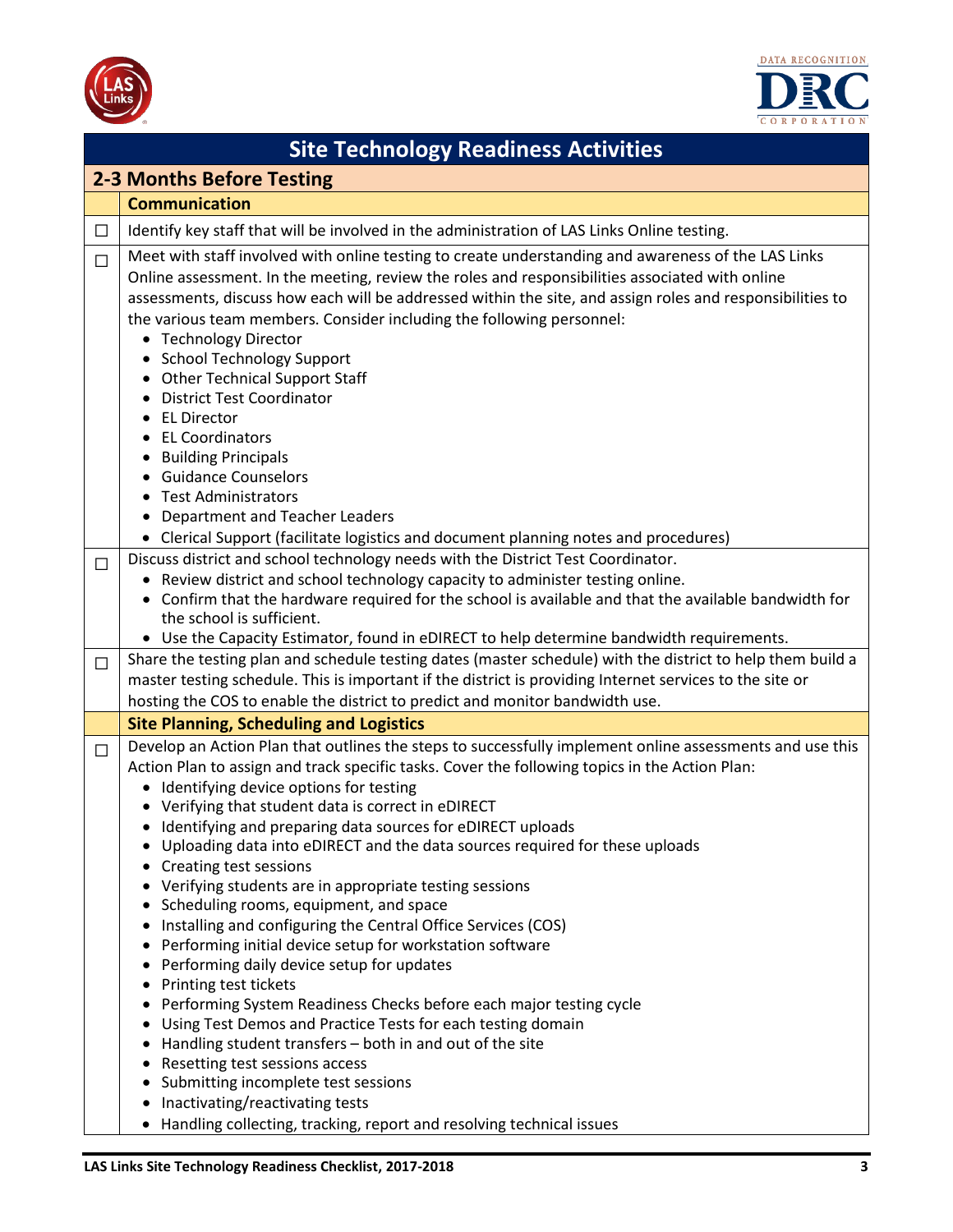



|                       | <b>Site Technology Readiness Activities</b>                                                                                                                                                                                                                                                                                                                                                                                                                                                                                                                                                                                                                                                                                                                                                                                       |
|-----------------------|-----------------------------------------------------------------------------------------------------------------------------------------------------------------------------------------------------------------------------------------------------------------------------------------------------------------------------------------------------------------------------------------------------------------------------------------------------------------------------------------------------------------------------------------------------------------------------------------------------------------------------------------------------------------------------------------------------------------------------------------------------------------------------------------------------------------------------------|
| □                     | Review the LAS Links Technology documentation on eDIRECT, including technology requirements.                                                                                                                                                                                                                                                                                                                                                                                                                                                                                                                                                                                                                                                                                                                                      |
| $\Box$                | Identify which buildings will be used for online testing taking into account movement of staff, personnel,<br>and equipment.                                                                                                                                                                                                                                                                                                                                                                                                                                                                                                                                                                                                                                                                                                      |
| $\Box$<br>П<br>$\Box$ | Estimate the number of students testing at each testing site. Use these estimates to determine how<br>many students will test each day, and spread tests throughout the testing window to reduce the number<br>of concurrent testers. Keep in mind other activities occurring at the site that may affect access to testing<br>device and/or may limit available network bandwidth. Use this information with the testing plan and<br>schedule testing dates to build the site's master schedule.<br>Identify areas of the building where testing will occur and communicate this information to the<br>Technology Director for approval. Testing locations should be consistent through the testing window.<br>Test INSIGHT Secure Browser and COS downloads on sample devices that meet the recommended<br>system requirements. |
| $\Box$                | Upon receipt of eDIRECT account credentials, log into the eDIRECT and agree to the security terms.                                                                                                                                                                                                                                                                                                                                                                                                                                                                                                                                                                                                                                                                                                                                |
| $\Box$                | If there is a system-wide pop-up blocker policy in place that prevents individuals from editing their pop-<br>up preferences, request that eDIRECT be added as an exception to allow for its pop-ups. eDIRECT<br>leverages pop-ups for PDF reports that are essential to viewing reports and completing tasks in eDIRECT.                                                                                                                                                                                                                                                                                                                                                                                                                                                                                                         |
|                       | <b>Training</b>                                                                                                                                                                                                                                                                                                                                                                                                                                                                                                                                                                                                                                                                                                                                                                                                                   |
| $\Box$                | Review the DRC INSIGHT Technology User Guide.                                                                                                                                                                                                                                                                                                                                                                                                                                                                                                                                                                                                                                                                                                                                                                                     |
| П                     | Go to eDIRECT>>General Information>>Documents and/or On-Demand Videos to access step by step<br>directions documents and On-Demand navigation videos and plan for the topics relevant to your role.                                                                                                                                                                                                                                                                                                                                                                                                                                                                                                                                                                                                                               |
| $\Box$                | Schedule with DRC, your onsite or web-based training (if purchased).                                                                                                                                                                                                                                                                                                                                                                                                                                                                                                                                                                                                                                                                                                                                                              |
|                       | <b>Technology - Device Setup</b>                                                                                                                                                                                                                                                                                                                                                                                                                                                                                                                                                                                                                                                                                                                                                                                                  |
| □                     | Determine the number of devices available that meet the recommended specification.                                                                                                                                                                                                                                                                                                                                                                                                                                                                                                                                                                                                                                                                                                                                                |
| $\Box$                | Identify and reserve access to the testing devices.                                                                                                                                                                                                                                                                                                                                                                                                                                                                                                                                                                                                                                                                                                                                                                               |
| П                     | Verify test sites have the appropriate equipment, including:<br>• Power strips<br>Power cords<br>Mice<br>$\bullet$<br>Headsets with microphones<br>Keyboards<br>$\bullet$<br>• Other peripherals, etc.                                                                                                                                                                                                                                                                                                                                                                                                                                                                                                                                                                                                                            |
| □                     | Review headset specifications to determine if sufficient headsets that meet minimum requirements are<br>available and working. If not, advise District Test Coordinator or EL Director about acquiring additional<br>headsets                                                                                                                                                                                                                                                                                                                                                                                                                                                                                                                                                                                                     |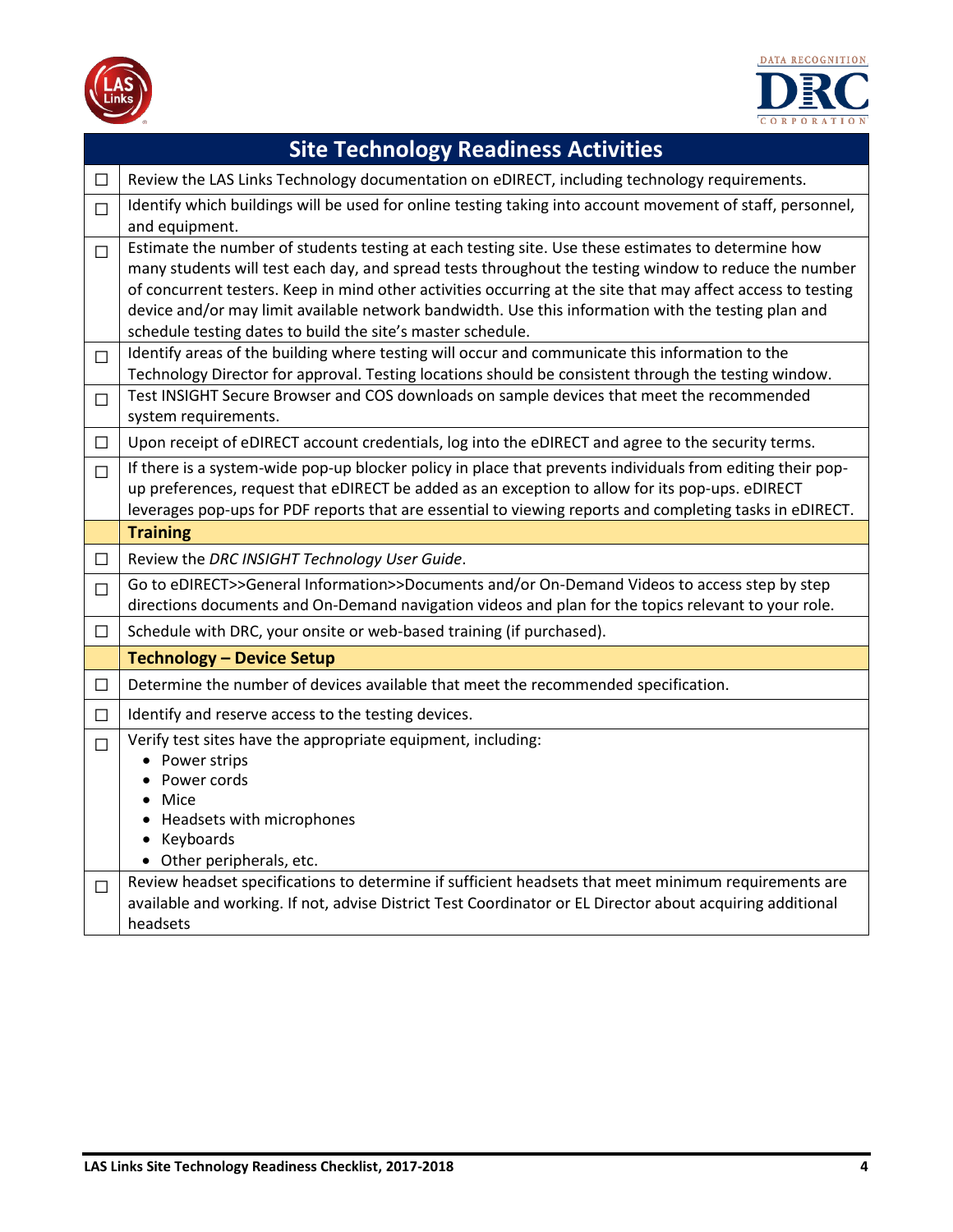



| <b>Site Technology Readiness Activities</b> |                                                                                                                                                                                                                                                                                                                                                                                                                                                                                                                                                                                                                                                                                                       |  |
|---------------------------------------------|-------------------------------------------------------------------------------------------------------------------------------------------------------------------------------------------------------------------------------------------------------------------------------------------------------------------------------------------------------------------------------------------------------------------------------------------------------------------------------------------------------------------------------------------------------------------------------------------------------------------------------------------------------------------------------------------------------|--|
| <b>1-2 Months Before Testing</b>            |                                                                                                                                                                                                                                                                                                                                                                                                                                                                                                                                                                                                                                                                                                       |  |
|                                             | <b>Communication</b>                                                                                                                                                                                                                                                                                                                                                                                                                                                                                                                                                                                                                                                                                  |  |
| $\Box$                                      | Update stakeholders at regular intervals about topics like:<br>• Testing windows<br>• Training schedules<br>• Technology setup status                                                                                                                                                                                                                                                                                                                                                                                                                                                                                                                                                                 |  |
| $\Box$                                      | Share the updated testing plan and schedule testing dates (master schedule) with the district and<br>schools.                                                                                                                                                                                                                                                                                                                                                                                                                                                                                                                                                                                         |  |
| $\Box$                                      | Verify that the Internet Service Provider (ISP) for the site/district is aware of the testing and that they<br>will see a large amount of traffic going to DRC addresses.                                                                                                                                                                                                                                                                                                                                                                                                                                                                                                                             |  |
|                                             | <b>Training</b>                                                                                                                                                                                                                                                                                                                                                                                                                                                                                                                                                                                                                                                                                       |  |
| П                                           | Go to eDIRECT>>General Information>>Documents and/or On-Demand Videos to access step by step<br>directions documents and On-Demand navigation videos and plan for the topics relevant to your role.                                                                                                                                                                                                                                                                                                                                                                                                                                                                                                   |  |
|                                             | <b>Technology - COS Setup</b>                                                                                                                                                                                                                                                                                                                                                                                                                                                                                                                                                                                                                                                                         |  |
| $\Box$                                      | Download and install the COS software installer from eDIRECT to a non-student testing device.<br>• The COS is required for LAS Links Online testing.<br>The COS for content caching can be installed at either the school or district, based on your Wide<br>Area Network (WAN) setup.<br>The closer the COS is on the network to the student, the better.<br>Verify that the COS device meets the recommended system requirements.<br>• Refer to the DRC Insight Technology User Guide for additional guidance.<br>Note: Sites that have a COS installed for other state test administrations delivered by DRC are required<br>to install a separate COS that is specific for LAS Links assessments. |  |
|                                             | <b>Technology - Device Setup</b>                                                                                                                                                                                                                                                                                                                                                                                                                                                                                                                                                                                                                                                                      |  |
| $\Box$                                      | Inventory technology peripheral equipment (headsets, mice, iPad stands, keyboards, etc.) to verify there<br>are enough for the number of students testing at the same time. Plan to have additional equipment on<br>hand at each site as a back-up.                                                                                                                                                                                                                                                                                                                                                                                                                                                   |  |
| $\Box$                                      | Download, install and configure the DRC INSIGHT Secure Browser from eDIRECT.<br>• Ensure that all testing devices have the current version of the Secure Browser.<br>Refer to the DRC Insight Technology User Guide for additional guidance.<br>• If the testing device is also being used for DRC INSIGHT online testing of other DRC assessments,<br>merge the ORG Unit IDs for LAS Links and other testing with the configuration files.                                                                                                                                                                                                                                                           |  |
| $\Box$                                      | Perform a System Readiness Check on the testing devices to ensure they are configured correctly.                                                                                                                                                                                                                                                                                                                                                                                                                                                                                                                                                                                                      |  |
| $\Box$                                      | Test the headsets and microphones with the testing software. Confirm that they pass the System<br>Readiness Check, that you can take a Speaking Practice Test, and that you can hear the recording. Adjust<br>microphone volume levels as necessary.                                                                                                                                                                                                                                                                                                                                                                                                                                                  |  |
| $\Box$                                      | Try out seating arrangement in testing areas. Verify that students will be seated far enough apart so that<br>when they will be taking the Speaking Test that they cannot hear each other while recording.                                                                                                                                                                                                                                                                                                                                                                                                                                                                                            |  |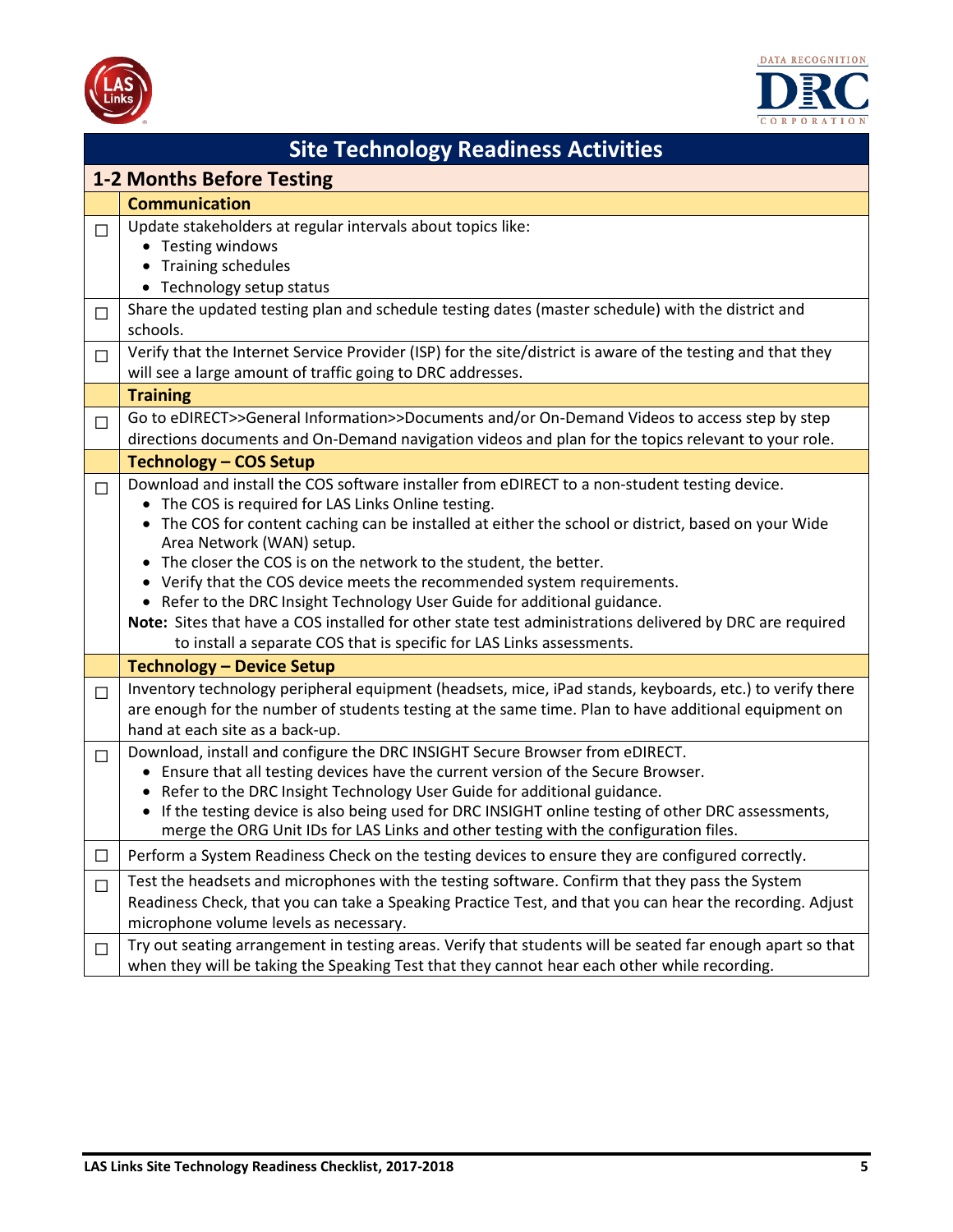



| <b>Site Technology Readiness Activities</b> |                                                                                                                                                                                                                                                                                                                                                                                                                                                                                                                                                                                                                                              |  |
|---------------------------------------------|----------------------------------------------------------------------------------------------------------------------------------------------------------------------------------------------------------------------------------------------------------------------------------------------------------------------------------------------------------------------------------------------------------------------------------------------------------------------------------------------------------------------------------------------------------------------------------------------------------------------------------------------|--|
|                                             | <b>Site Planning, Scheduling and Logistics</b>                                                                                                                                                                                                                                                                                                                                                                                                                                                                                                                                                                                               |  |
| П                                           | Start planning testing schedules and finalizing overall testing numbers. Break testing down into days in<br>the window. Allow several days at the end of the test window for makeup testing. Use this information<br>to update the site's master schedule, as needed                                                                                                                                                                                                                                                                                                                                                                         |  |
| П                                           | After the COS and DRC INSIGHT Secure Browser are downloaded, installed and configured, perform an<br>end-to-end test of the system using practice tests for each domain. Perform this test before the<br>environment is available to students for practice testing.                                                                                                                                                                                                                                                                                                                                                                          |  |
|                                             | <b>Technology - Network Configuration</b>                                                                                                                                                                                                                                                                                                                                                                                                                                                                                                                                                                                                    |  |
| $\Box$                                      | Confirm with the technical support staff that a network assessment (LAN, WAN and ISP) has been<br>performed and that the capacity is in place to support the number of students testing at one time. Use<br>the Capacity Estimator to help determine bandwidth requirements.                                                                                                                                                                                                                                                                                                                                                                 |  |
| П                                           | Verify that the firewall and filters on the computer network are configured correctly to allow<br>communication with the online servers and that the correct URLs are whitelisted. (See the DRC Insight<br>Technology User Guide)                                                                                                                                                                                                                                                                                                                                                                                                            |  |
| $\Box$                                      | Have technical staff use traffic shaping to give LAS Links testing traffic a priority over other network<br>traffic.                                                                                                                                                                                                                                                                                                                                                                                                                                                                                                                         |  |
| $\Box$                                      | Complete a wireless site survey to ensure that there is sufficient wireless coverage in testing areas. This<br>survey should address coverage, and verify that students can take the test in the same area of the<br>building at one time (device density). The survey should account for Internet bandwidth and other traffic<br>in the building at the time of testing, including LAN (wireless and wired) traffic and WAN traffic.<br>If you have an open network or available guest network, account for any cell phones and other devices<br>that students, proctors, and teachers have connected (e.g. cell phones, laptops, tablets). |  |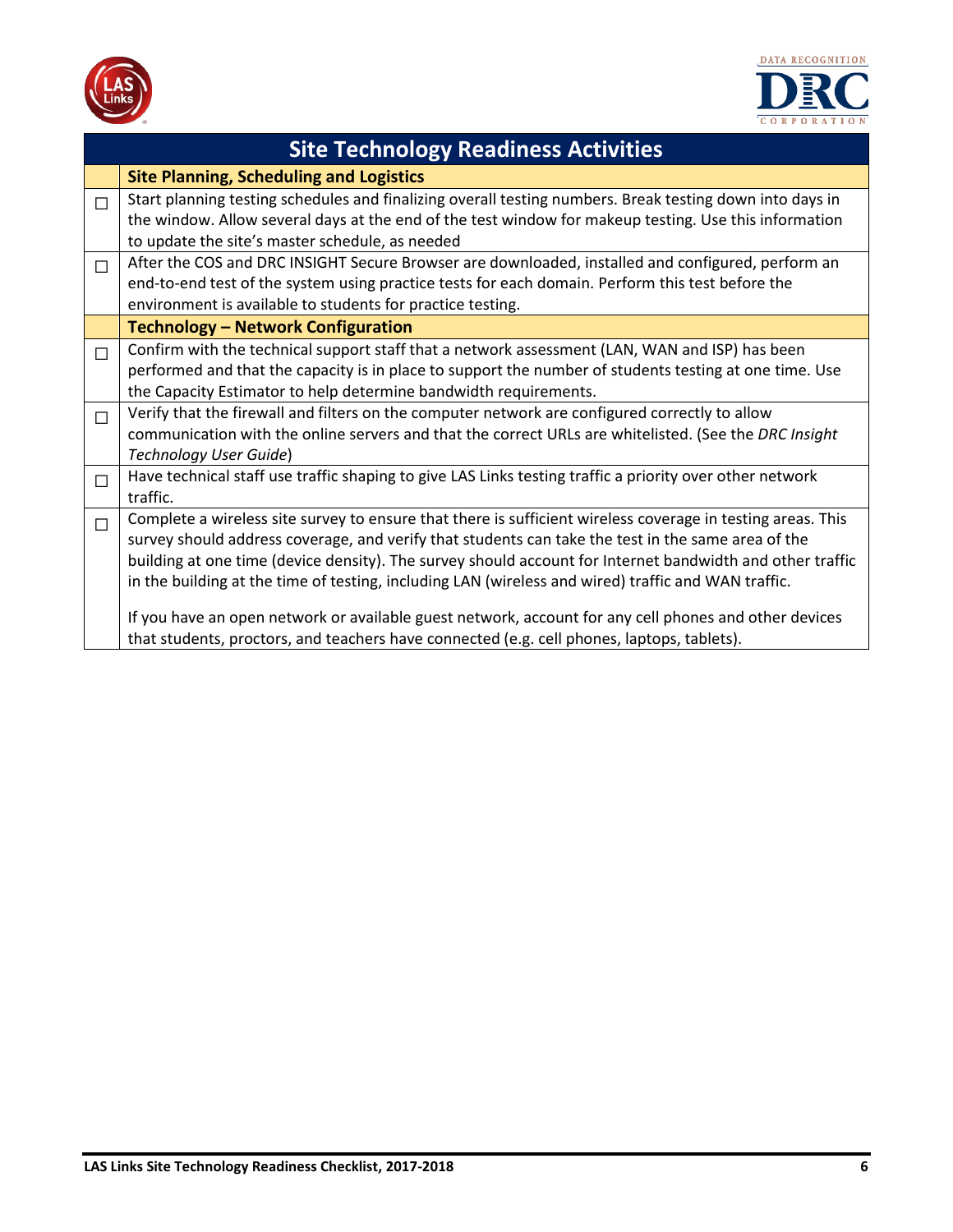



| <b>Site Technology Readiness Activities</b> |                                                                                                            |  |  |
|---------------------------------------------|------------------------------------------------------------------------------------------------------------|--|--|
|                                             | 2-4 Weeks Before Testing                                                                                   |  |  |
|                                             | <b>Communication</b>                                                                                       |  |  |
| П                                           | Work with district technology staff, District Test Coordinators, EL Coordinators, and School Coordinators  |  |  |
|                                             | to develop a support plan to handle testing issues.                                                        |  |  |
|                                             | <b>Technology - Device Setup</b>                                                                           |  |  |
| П                                           | Confirm with the Technology Coordinator that all installations have been completed (COS and INSIGHT        |  |  |
|                                             | Secure Browser) and run a System Readiness Check.                                                          |  |  |
| $\Box$                                      | Test the devices used for the Speaking Test. Verify that the headset and microphone work and are           |  |  |
|                                             | configured currently. Test speaking by starting a Speaking Practice Test and record and play back a        |  |  |
|                                             | speaking response.                                                                                         |  |  |
|                                             | <b>Technology - Network Configuration</b>                                                                  |  |  |
| $\Box$                                      | After test dates have been selected, check to see if other activities are scheduled in the building at the |  |  |
|                                             | same time that will also require network bandwidth, especially in areas where the same wireless access     |  |  |
|                                             | points will be used for testing.                                                                           |  |  |
|                                             | <b>Training (Preparing Students for Testing)</b>                                                           |  |  |
| $\Box$                                      | Allow students time to practice taking the tests so they are familiar with the testing application before  |  |  |
|                                             | they take the test.                                                                                        |  |  |
| П                                           | Allow students time to practice and ensure they are comfortable speaking in to headsets before they        |  |  |
|                                             | take the Speaking Test.                                                                                    |  |  |

|              | <b>1-2 Weeks Before Testing</b>                                                                                                                                                                                                                                  |  |  |
|--------------|------------------------------------------------------------------------------------------------------------------------------------------------------------------------------------------------------------------------------------------------------------------|--|--|
|              | <b>Communication</b>                                                                                                                                                                                                                                             |  |  |
| $\Box$       | Reconfirm the final testing plans/schedule with the District Test Coordinator and/or the EL Director.                                                                                                                                                            |  |  |
| П            | Send a reminder email to staff to avoid using the network for bandwidth intensive projects during the<br>testing dates.                                                                                                                                          |  |  |
|              | <b>Site Planning, Scheduling and Logistics</b>                                                                                                                                                                                                                   |  |  |
| П            | Conduct a final technology walkthrough before the first day of testing.                                                                                                                                                                                          |  |  |
|              | <b>Training</b>                                                                                                                                                                                                                                                  |  |  |
| $\Box$       | Ensure that testing staff have the school's Org UNIT ID(s) and know how to register devices, if prompted.                                                                                                                                                        |  |  |
| П            | Ensure that Test Administrators and District Test Coordinators are familiar with the technical<br>troubleshooting information provided on eDIRECT under General Information>Documents.                                                                           |  |  |
|              | <b>Technology - Device Setup</b>                                                                                                                                                                                                                                 |  |  |
| $\mathbf{L}$ | Perform a System Readiness Check on all testing devices.                                                                                                                                                                                                         |  |  |
| П            | Log into a Practice Test on each student computer.                                                                                                                                                                                                               |  |  |
| П            | Verify that volume and microphone levels are set correctly before the test. Students cannot adjust the<br>volume on their computer after they start INSIGHT. Headsets with no inline volume control must be<br>checked for volume level before starting INSIGHT. |  |  |